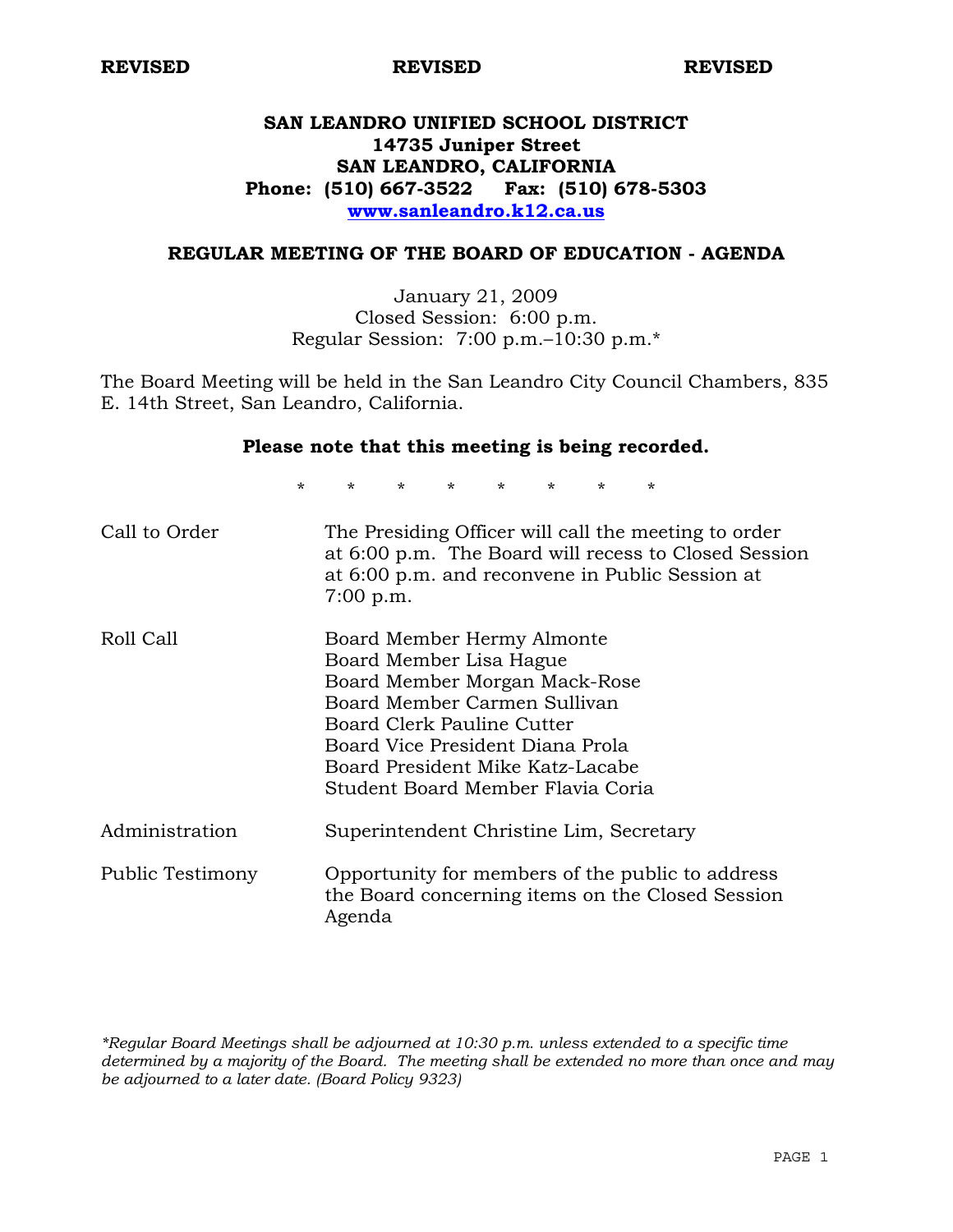Prior to the Public Session, the Board will meet in Closed Session pursuant to Education Code Sections 35146 and 48918(c), and Government Code Sections 54957, 54957.6, 54956.9(b), 54956.8, and 54956.9.

- a) Student Expulsions
- b) Public Employee Performance Evaluation, Title: Superintendent's Evaluation
- c) Public Employee Discipline/Dismissal/Release/Hiring
- d) Conference with Labor Negotiator
- e) Conference with Legal Counsel Anticipated Litigation Significant exposure to litigation
- f) Conference with Real Property Negotiator Property(ies)
- g) Conference with Legal Counsel Existing Litigation

| Report Closed<br><b>Session Action</b> | Motion __________ Second __________ Vote ________    |                                                                                                                                                                                                                                                                                                                                                                                                                                                                                                                                                                                                                                                                                                                                                                                                                                                                                                                                                                                                                        |
|----------------------------------------|------------------------------------------------------|------------------------------------------------------------------------------------------------------------------------------------------------------------------------------------------------------------------------------------------------------------------------------------------------------------------------------------------------------------------------------------------------------------------------------------------------------------------------------------------------------------------------------------------------------------------------------------------------------------------------------------------------------------------------------------------------------------------------------------------------------------------------------------------------------------------------------------------------------------------------------------------------------------------------------------------------------------------------------------------------------------------------|
| Pledge of Allegiance                   |                                                      |                                                                                                                                                                                                                                                                                                                                                                                                                                                                                                                                                                                                                                                                                                                                                                                                                                                                                                                                                                                                                        |
| Approve Agenda                         | 2009                                                 | Approve the Regular Meeting Agenda of January 21,                                                                                                                                                                                                                                                                                                                                                                                                                                                                                                                                                                                                                                                                                                                                                                                                                                                                                                                                                                      |
|                                        | Motion ___________ Second ___________ Vote _________ |                                                                                                                                                                                                                                                                                                                                                                                                                                                                                                                                                                                                                                                                                                                                                                                                                                                                                                                                                                                                                        |
| Legal Statement                        | 54954.2(a)                                           | Members of the audience who wish to address the<br>Board are asked to complete the yellow card available at<br>the entrance and submit it to the Board's Administrative<br>Assistant. Speakers who have completed the card will be<br>called when the item is reached on the agenda or, for<br>non-agenda items, during the Public Testimony. Cards<br>are to be turned in before the item is reached on the<br>agenda. Please note that this meeting is being recorded.<br>State law prohibits the Board of Education from taking<br>any action on or discussing items that are not on the<br>posted agenda except to A) briefly respond to statements<br>made or questions posed by the public in attendance; B)<br>ask questions for clarification; C) provide a reference to a<br>staff member or other resource for factual information in<br>response to the inquiry; or D) ask a staff member to<br>report back on the matter at the next meeting and/or put<br>it on a future agenda. (Government Code Section |

**7:00-7:05 p.m. REPORTS**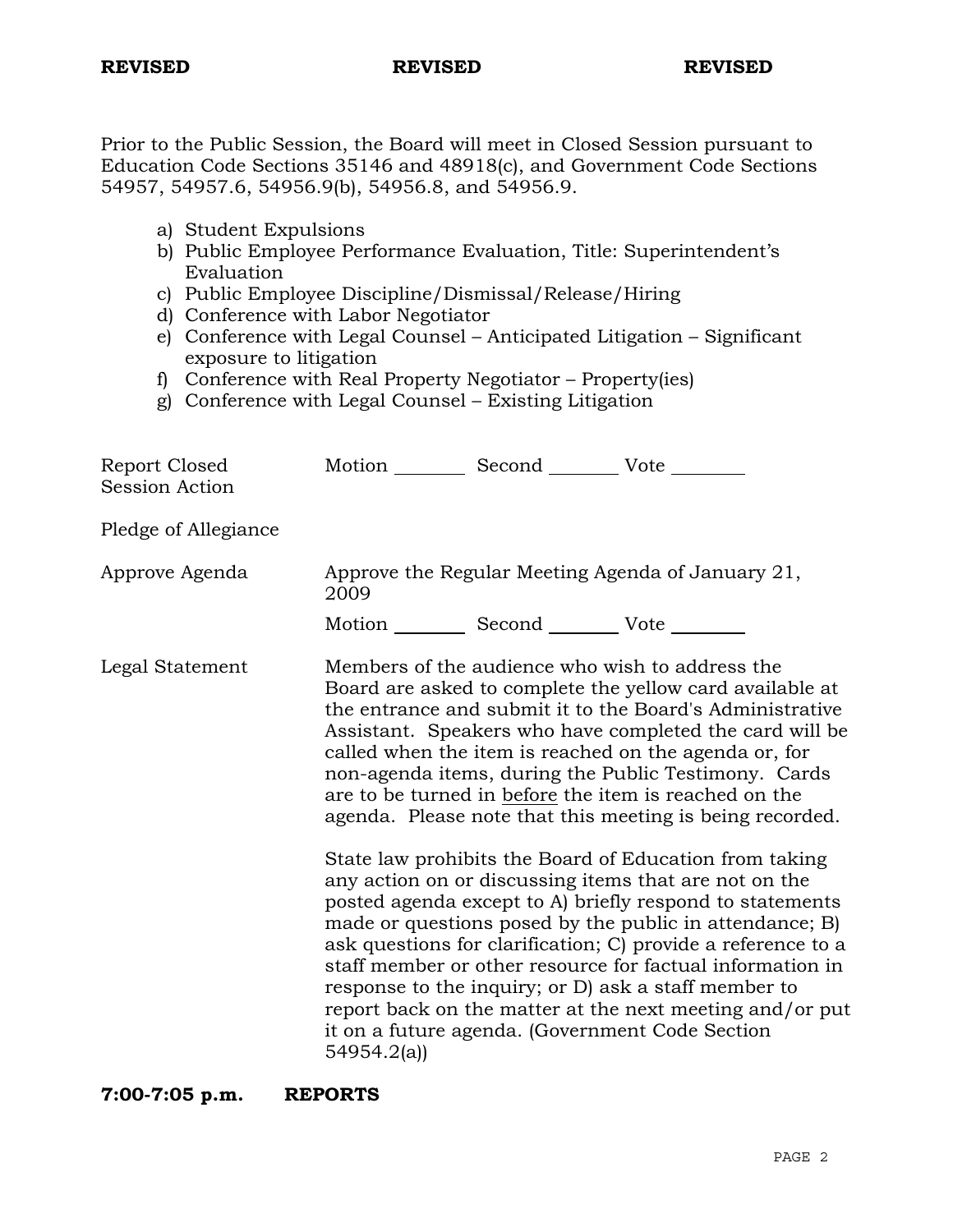Parks & Recreation Commission Report: Juan Manuel Martinez, San Leandro Unified School District Representative

# **PRESENTATIONS**

- **7:05-7:10 p.m.** \* New SLHS Drama instructor Ryan Weibel will receive of Commendation of Excellence from the Superintendent and the Board of Education in recognition of his students' outstanding production of *Metamorphoses*. Based on the Myths of Ovid, the play is both challenging in terms of content and set design, as the stage was constructed on the pool and much of the action takes place in water.
- **7:10-7:25 p.m.** \* Lisa Bruno from Perry-Smith LLP will present the audit report related to the District financial statements for the year ended June 30, 2008. The audit report includes the District financial statements, supplementary information, the auditor's opinions on the financial statements, federal compliance, and state compliance. In addition, Perry-Smith LLP will share with the Board the performed procedures that were agreed to by San Leandro Unified School District and the Independent Citizen's Oversight Committee.

# **7:25-7:30 p.m. ACTION**

These items are presented for action at this time. Some may have been reviewed at a previous meeting.

Business Services

| $4.1 - A$                                                                            | <b>Staff Recommendation:</b> |        |      |  |
|--------------------------------------------------------------------------------------|------------------------------|--------|------|--|
| 2007/2008 Fiscal Accept the annual audit report for the 2007/2008                    |                              |        |      |  |
| Year Independent fiscal year as prepared by the firm of Perry-Smith.<br>Audit Report |                              |        |      |  |
|                                                                                      | Motion                       | Second | Vote |  |

## **PRESENTATION**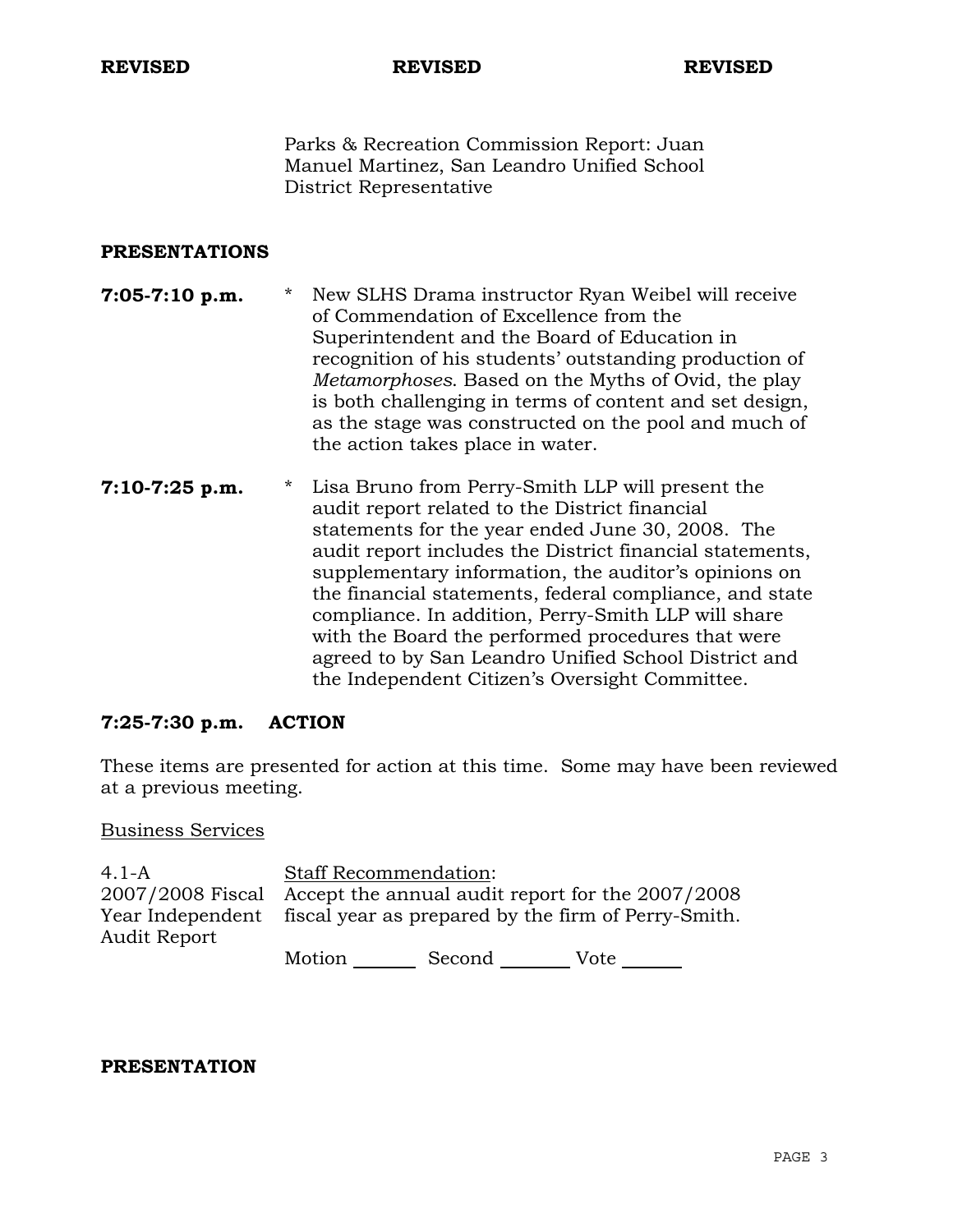**7:30-7:40 p.m.** \* Jackie Bassman of WLC Architects will present to the Board the *Construction Document Phase* for the exterior finishes and color of the Arts Education Center.

# **7:40-7:45 p.m. ACTION**

# Facilities and Construction

| $5.1 - A$       | <b>Staff Recommendation:</b> |        |                                                     |
|-----------------|------------------------------|--------|-----------------------------------------------------|
| Arts Education  |                              |        | Approve the Arts Education Center exterior finishes |
| Center Exterior | and colors.                  |        |                                                     |
| Finishes and    |                              |        |                                                     |
| Colors          | Motion                       | Second | Vote                                                |

## **PRESENTATION**

**7:45-7:55 p.m.** \* Jackie Bassman of WLC Architects will present to the Board the *Construction Document Phase* for the Business Academy and Open Space project.

## **7:55-8:00 p.m. -ACTION**

### Facilities and Construction

| Motion | Second | Vote                                                                                                                        |
|--------|--------|-----------------------------------------------------------------------------------------------------------------------------|
|        |        | <b>Staff Recommendation:</b><br>Approve the Construction Document Phase for the<br>Business Academy and Open Space Project. |

### **8:00-8:20 p.m. PRESENTATION**

\* Principal Amy Furtado will provide a presentation regarding the "Red Zone" at San Leandro High School. The "Red Zone" is term used to describe the intense period of activities when construction projects, both new and modernization, simultaneously occur at multiple locations on and near the main high school campus. The principal will outline the construction activities and explain how these activities impact the day-to-day and long-term operations of the school. As a result of the intense, multiple activities, the principal will also describe a staffing proposal designed to mitigate the impact on school programs and student safety during this "Red Zone" timeframe.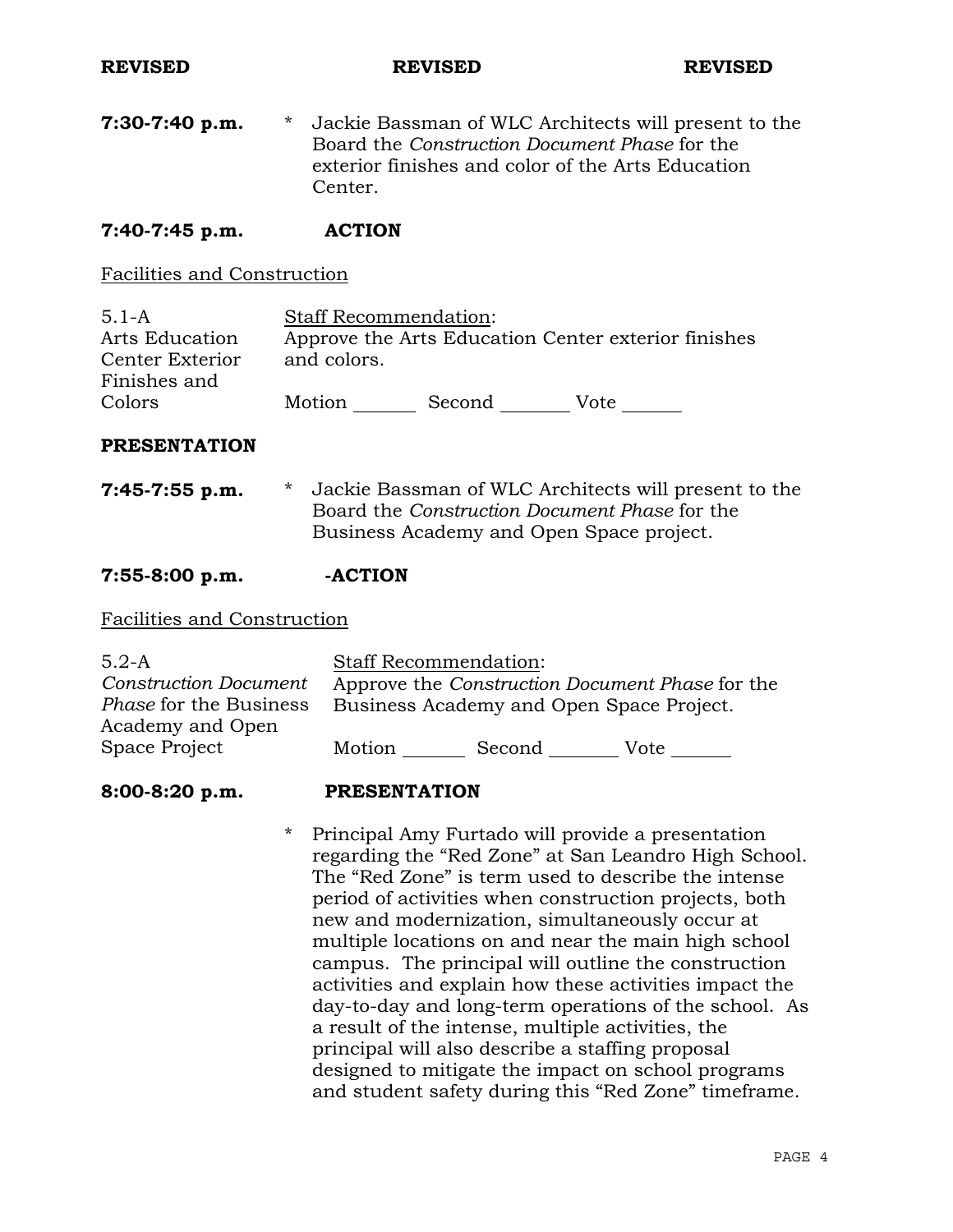# **8:20-8:35 p.m. CONFERENCE**

These items are submitted for advance planning and to assist the Board in establishing future agenda items. The Board may, however, take action on the following:

Human Resources

| The Board will discuss and consider approving    |
|--------------------------------------------------|
| the job description and hiring of a limited term |
| 0.28 FTE Measure B Project Liaison and a limited |
| term .45 FTE Teacher on Special Assignment that  |
|                                                  |
|                                                  |
|                                                  |
|                                                  |

Motion Second Vote

# **8:35-8:40 p.m. PUBLIC TESTIMONY ON NON-AGENDA ITEMS**

## **8:40-8:50 p.m. PUBLIC HEARING**

A public hearing will be conducted regarding the Mitigated Negative Declaration (MND) for the San Leandro High School Modernization Project.

## **8:50-9:00 p.m. CONFERENCE**

Facilities and Construction

Staff Recommendation:

Resolution #09-06 to Accept Mitigated Negative Declaration and Mitigation Monitoring Program and approve the San Leandro High School Modernization Project The Board will discuss and consider adopting Resolution #09-06 to accept Mitigated Negative Declaration and Mitigation Monitoring Program and approve the San Leandro High School Modernization Project.

Motion Second Vote \_\_\_\_\_\_

**9:00-9:35 p.m. REPORTS**

 Correspondence Student Board Member Report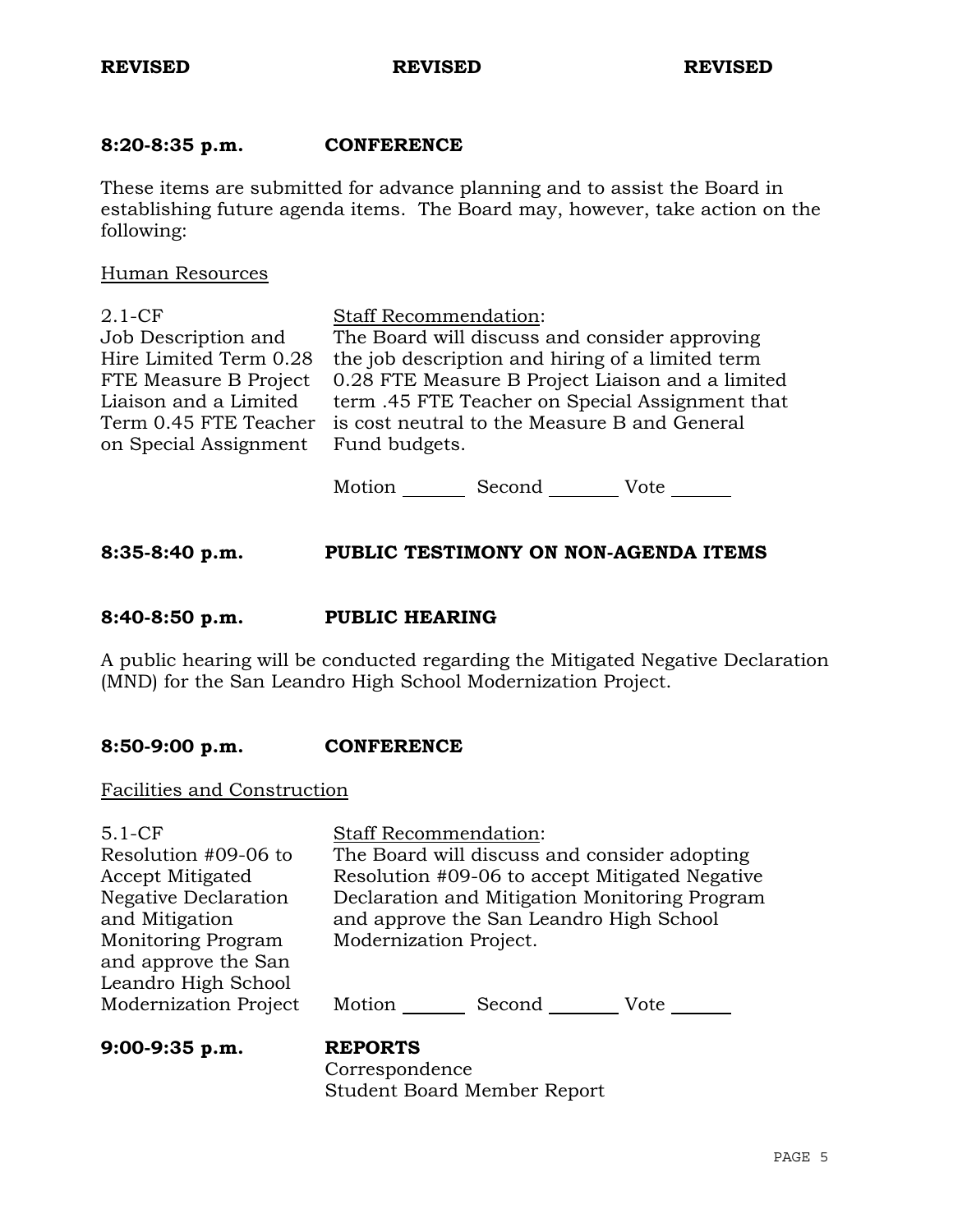# Superintendent's Report Board Committee Reports

- City/District Liaison
- Curriculum
- Facilities/Technology
- Finance

# **9:35- 9:40 p.m. CONSENT ITEMS**

These items are considered routine and may be enacted by a single motion. At the request of any member of the Board, any item on the consent agenda shall be removed and given individual consideration for action as a regular agenda item.

General Services

| $1.1-C$<br>Approval of Board<br>Minutes – December 2,<br>2008     | Staff Recommendation:<br>Approve the minutes of the regular board meeting<br>held on December 2, 2008.  |                                                      |                                                  |
|-------------------------------------------------------------------|---------------------------------------------------------------------------------------------------------|------------------------------------------------------|--------------------------------------------------|
|                                                                   |                                                                                                         | Motion _________ Second __________ Vote _______      |                                                  |
| $1.2 - C$<br>Approval of Board<br>Minutes - December 8,<br>2008   | Staff Recommendation:<br>held on December 8, 2008.                                                      |                                                      | Approve the minutes of the special board meeting |
|                                                                   |                                                                                                         | Motion _________ Second __________ Vote _______      |                                                  |
| $1.3 - C$<br>Approval of Board<br>Minutes - December<br>11, 2008  | Staff Recommendation:<br>Approve the minutes of the regular board meeting<br>held on December 11, 2008. |                                                      |                                                  |
|                                                                   |                                                                                                         | Motion _________ Second __________ Vote _______      |                                                  |
| $1.4 - C$<br>Approval of Board<br>Minutes $-$ January 10,<br>2009 | <b>Staff Recommendation:</b><br>held on January 10, 2009.                                               |                                                      | Approve the minutes of the special board meeting |
|                                                                   |                                                                                                         | Motion _________ Second __________ Vote _______      |                                                  |
|                                                                   |                                                                                                         |                                                      |                                                  |
| $1.5 - C$<br>Approval of Board<br>Minutes - January 12,<br>2009   | Staff Recommendation:<br>Approve the minutes of the special board meeting<br>held on January 12, 2009.  |                                                      |                                                  |
|                                                                   |                                                                                                         | Motion __________ Second _____________ Vote ________ |                                                  |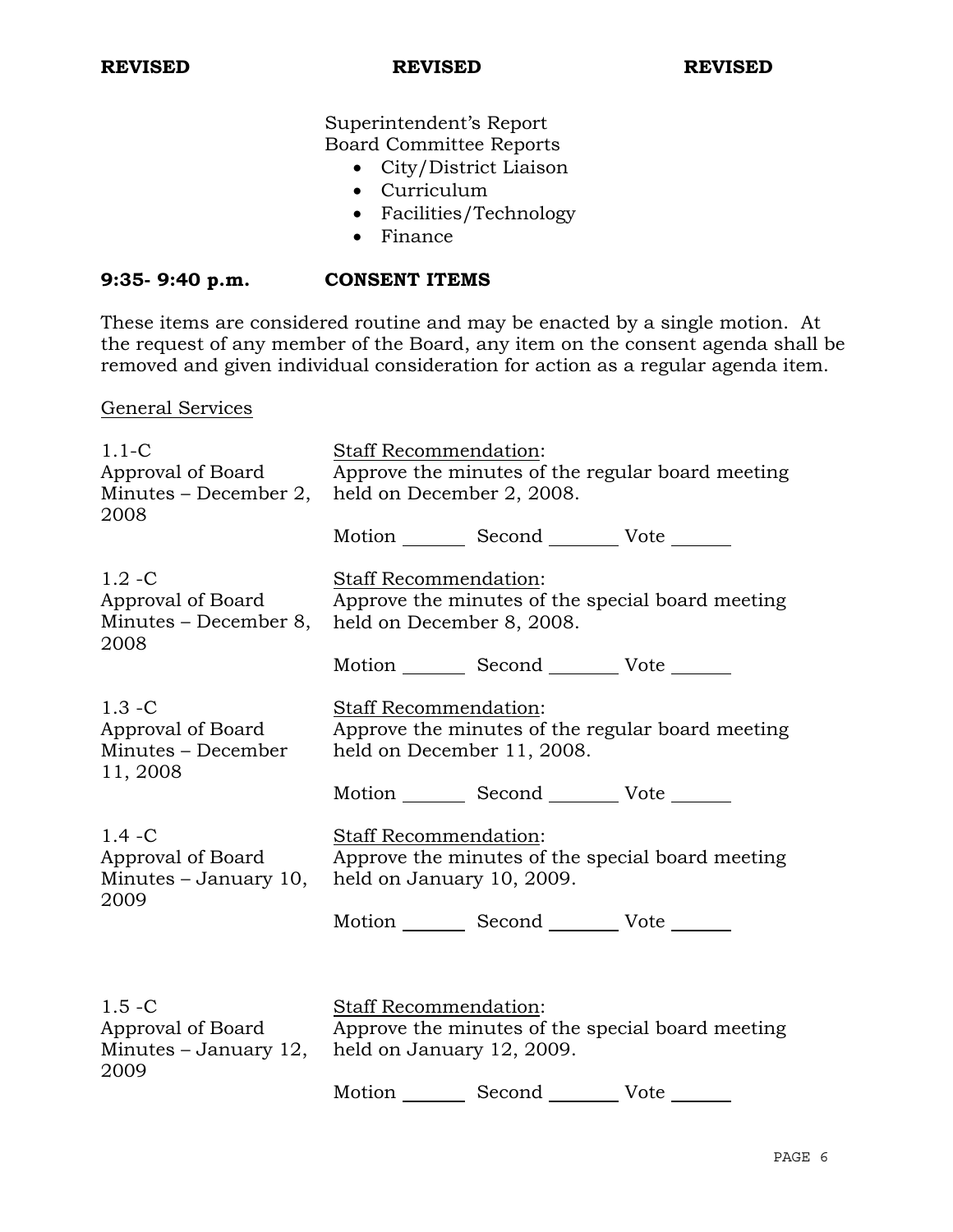| $1.6 - C$<br>Approval of Board<br>Minutes – January 13,<br>2009                | Staff Recommendation:<br>Approve the minutes of the special board meeting<br>held on January 13, 2009. |                                                                                           |                                                    |  |
|--------------------------------------------------------------------------------|--------------------------------------------------------------------------------------------------------|-------------------------------------------------------------------------------------------|----------------------------------------------------|--|
|                                                                                |                                                                                                        | Motion Second Vote                                                                        |                                                    |  |
| $1.7 - C$<br>Resolution #09-04<br>Authorizing Certain<br>Persons to Draw Funds | Staff Recommendation:<br>Adopt Resolution #09-04 authorizing certain<br>persons to draw funds.         |                                                                                           |                                                    |  |
|                                                                                |                                                                                                        | Motion _________ Second __________ Vote _______                                           |                                                    |  |
| Human Resources                                                                |                                                                                                        |                                                                                           |                                                    |  |
| $2.1-C$<br>Acceptance of<br>Personnel Report                                   | Staff Recommendation:<br>Accept Personnel Report as submitted.                                         |                                                                                           |                                                    |  |
|                                                                                |                                                                                                        | Motion Second Vote                                                                        |                                                    |  |
| $2.2 - C$<br>Renewal of Student<br>Teaching Agreement                          | <b>Staff Recommendation:</b><br>Bay.                                                                   | Approve the renewal of the student teaching                                               | agreement with California State University, East   |  |
|                                                                                |                                                                                                        | Motion _________ Second __________ Vote _______                                           |                                                    |  |
| <b>Educational Services</b>                                                    |                                                                                                        |                                                                                           |                                                    |  |
| $3.1-C$<br>Acceptance of<br>Donations                                          | <b>Staff Recommendation:</b><br>follows:                                                               |                                                                                           | Approve the acceptance of gifts to the District as |  |
|                                                                                | McKinley Elementary School<br>Graeven                                                                  | • \$200 toward the purchase of headphones for<br>the computer lab from Mr. and Mrs. David |                                                    |  |
|                                                                                | Bancroft Middle School<br><b>Welte Construction</b>                                                    |                                                                                           | • 6 cases of water and 40 construction cones from  |  |
|                                                                                | John Muir Middle School                                                                                | • \$189 from IBT-Teamsters Local 853.                                                     |                                                    |  |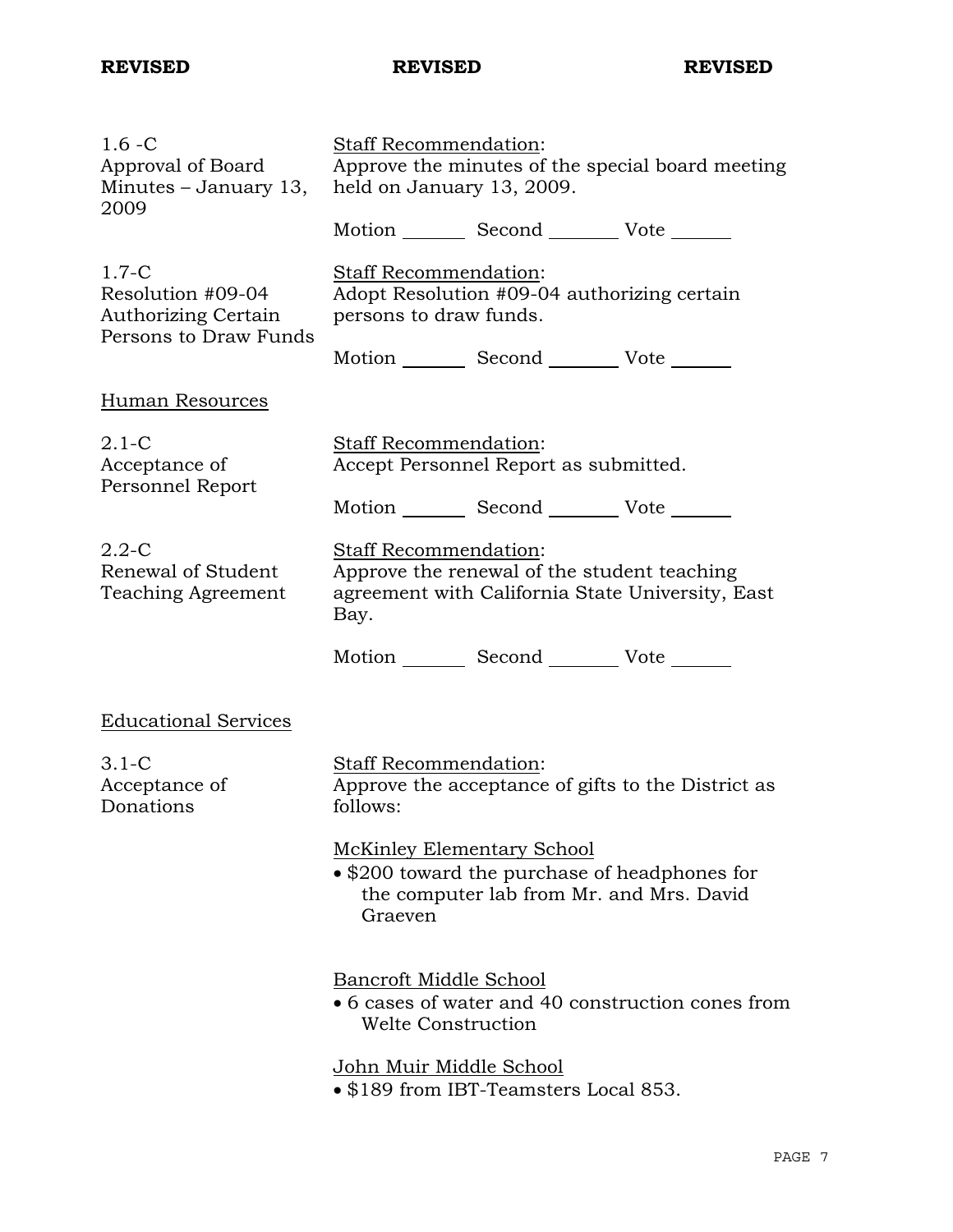|                                                                                                                                                                           | <u>San Leandro High School</u>                   |                                                                                         | • Several books for the library from Dan Martin                                                      |
|---------------------------------------------------------------------------------------------------------------------------------------------------------------------------|--------------------------------------------------|-----------------------------------------------------------------------------------------|------------------------------------------------------------------------------------------------------|
|                                                                                                                                                                           |                                                  | Motion _________ Second __________ Vote _______                                         |                                                                                                      |
| $3.2-C$<br>Recommendation for<br>Proposed Stipulated<br><b>Expulsion Order</b>                                                                                            | Staff Recommendation:<br>student E06-08/09.      |                                                                                         | Approve the stipulated expulsion recommendation<br>from the Director of Student Support Services for |
|                                                                                                                                                                           |                                                  | Motion _________ Second __________ Vote _______                                         |                                                                                                      |
| $3.3 - C$<br>Out-of-Country Field<br>Trip for Bancroft<br>Students to Playa<br>Careyeros, Bahia de<br>Banderas, and Nayarit<br>Mexico during Spring<br>Break, April 6-14, | Staff Recommendation:<br>Break, April 6-14, 2009 | Approve the Out-of-Country Field Trip for<br>Banderas, and Nayarit Mexico during Spring | Bancroft students to Playa Careyeros, Bahia de                                                       |
| 2009                                                                                                                                                                      |                                                  | Motion _________ Second __________ Vote _______                                         |                                                                                                      |
| $3.4-C$<br>2008-2009<br>Consolidated<br>Application (ConApp)<br>for Funding Categorical                                                                                   | Staff Recommendation:<br>Part II.                |                                                                                         | Approve the 2008-2009 Consolidated Application<br>(ConApp) for Funding Categorical Aid Programs      |
| Aid Programs Part II                                                                                                                                                      |                                                  | Motion _________ Second __________ Vote _______                                         |                                                                                                      |
| $3.5-C$<br>Memorandum of<br>Understanding<br>between the San<br>Leandro Unified School<br>District (Washington<br>School) and Girls'                                      | Staff Recommendation:<br>Alameda County.         | Approve the Memorandum of Understanding                                                 | between the San Leandro Unified School District<br>(Washington School) and Girls' Incorporated of    |
| Incorporated of<br>Alameda County<br><b>Business Operations</b>                                                                                                           |                                                  | Motion Second Vote                                                                      |                                                                                                      |
| $4.1-C$<br>Ratification of Payroll                                                                                                                                        | <b>Staff Recommendation:</b><br>2008.            |                                                                                         | Ratify payroll in the amount of \$4,770,862.91 for<br>November 2008 and \$4,788,004.03 for December  |
|                                                                                                                                                                           | Motion                                           | Second                                                                                  | Vote                                                                                                 |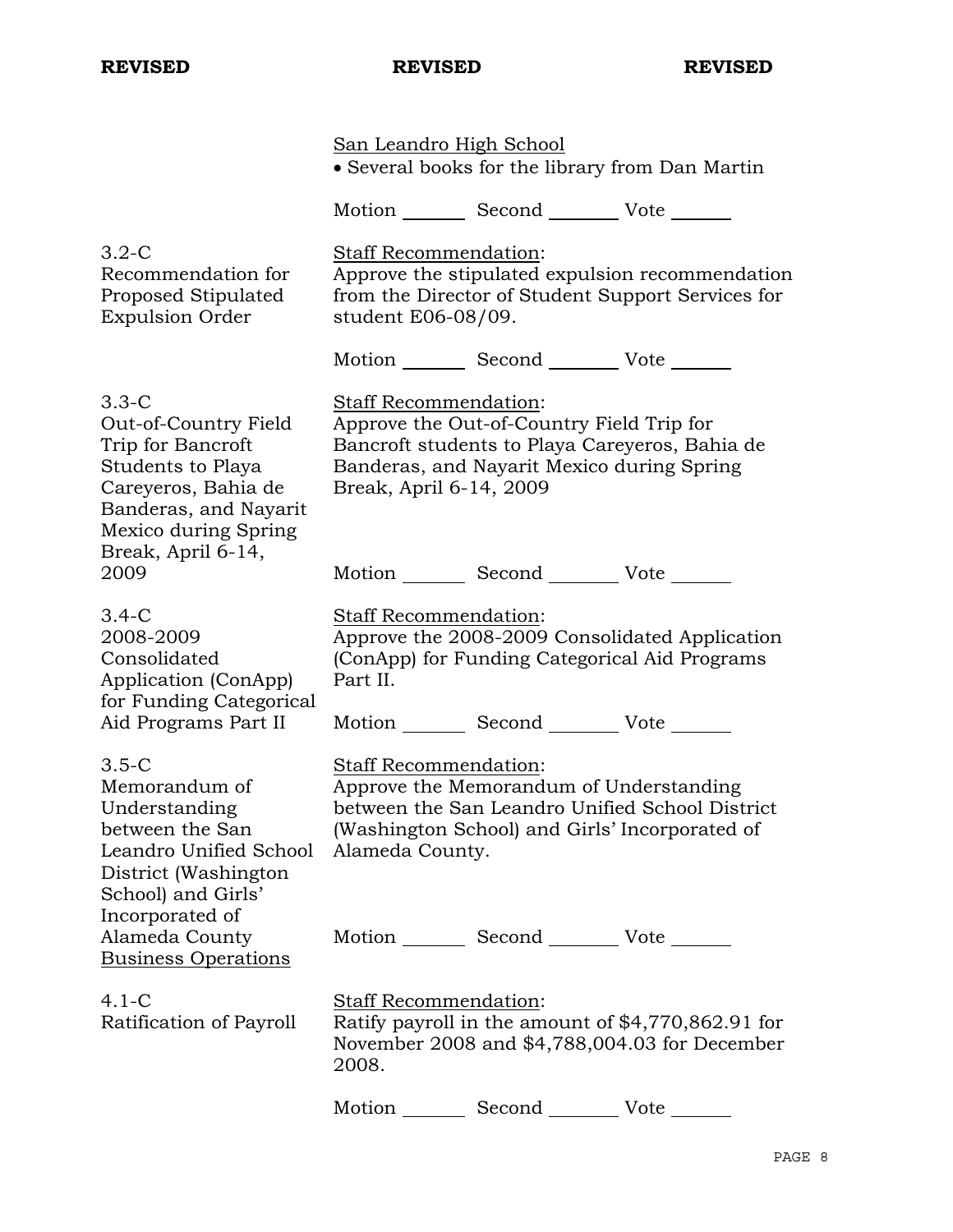| $4.2-C$<br>Approval of Bill<br>Warrants                                                                                       | Staff Recommendation:<br>Approve Bill Warrants # 88796092-88801921 n<br>the amount of \$5,762,894.57 for November 2008<br>and Bill Warrants #88794942-88818393 in the<br>amount of \$6,537,246.83 for December 2008.         |
|-------------------------------------------------------------------------------------------------------------------------------|------------------------------------------------------------------------------------------------------------------------------------------------------------------------------------------------------------------------------|
|                                                                                                                               | Motion _________ Second __________ Vote _______                                                                                                                                                                              |
| $4.3-C$<br>Intra-Budget Transfers                                                                                             | Staff Recommendation:<br>Approve the request for Intra-Budget Transfers for<br>October, November and December 2008.                                                                                                          |
|                                                                                                                               | Motion _________ Second __________ Vote _______                                                                                                                                                                              |
| $4.4 - C$<br>Resolution #09-05 to<br>Declare Certain<br>Equipment Surplus<br>and/or Obsolete.                                 | Staff Recommendation:<br>Adopt Resolution #09-05 to declare certain<br>equipment surplus and/or obsolete due to the age<br>and condition of the designated equipment.<br>Motion _________ Second __________ Vote _______     |
| Facilities and Construction                                                                                                   |                                                                                                                                                                                                                              |
| $5.1 - C$<br>Change Order No. 2 for<br>San Leandro High<br>School Music Building                                              | Staff Recommendation:<br>Approve Change Order No. 2 with Western<br>Roofing Services Contract for the San Leandro<br>High School Music Building                                                                              |
|                                                                                                                               | Motion _________ Second __________ Vote _______                                                                                                                                                                              |
| $5.2-C$<br>Notice of Completion<br>for the San Leandro<br>High School Music<br>Building Roofing and<br><b>Heating Project</b> | Staff Recommendation:<br>Approve the Notice of Completion for the San<br>Leandro High School Music Building roofing and<br>heating project.<br>Motion _________ Second _________ Vote _______                                |
| $5.3-C$<br>Appointments to the<br>Citizen's Oversight<br>Committee to Fill Two<br>Vacancies                                   | Staff Recommendation:<br>Approve two appointments of 1) Ray Davis to fill<br>the vacancy representing a bona fide taxpayers<br>organization, 2) Mark Montoya to fill the vacancy<br>representing a school site organization. |
|                                                                                                                               | Motion _________ Second __________ Vote _______                                                                                                                                                                              |
| $9:40-9:45 p.m.$                                                                                                              | <b>ACTION ITEMS</b>                                                                                                                                                                                                          |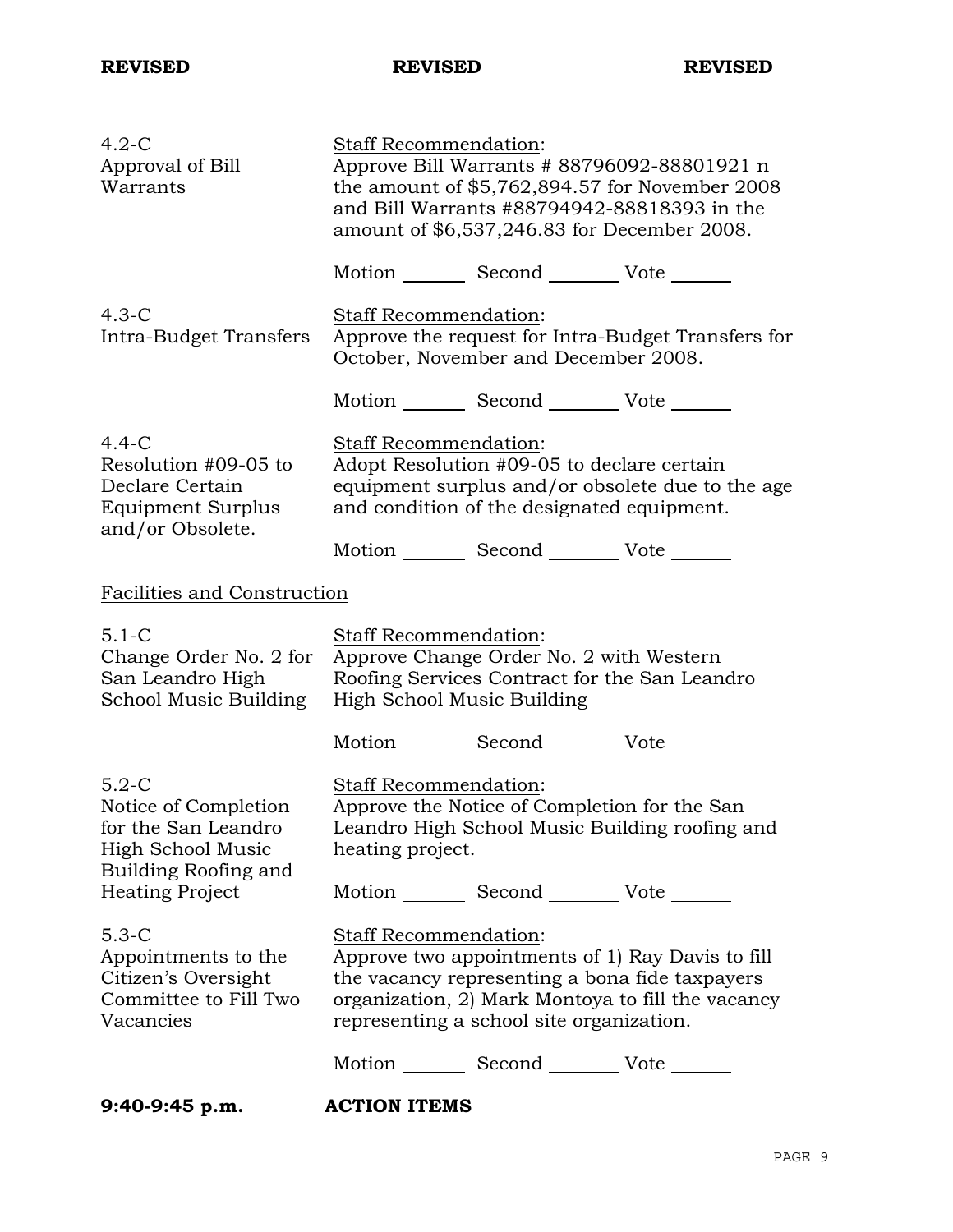| Human Resources                                                                             |                                                                                                                                                                                                        |
|---------------------------------------------------------------------------------------------|--------------------------------------------------------------------------------------------------------------------------------------------------------------------------------------------------------|
| 2.1-A<br>Resolution #09-07 to<br>Reduce Classified<br>Services Due to Lack of<br>Funds/Work | <b>Staff Recommendation:</b><br>Adopt Resolution #09-07 to eliminate/reduce<br>classified services due to a lack of funds/work.<br>Motion _________ Second __________ Vote _______                     |
| 9:45-10:00 p.m.                                                                             | <b>DISCUSSION</b>                                                                                                                                                                                      |
| <u>General Services</u>                                                                     |                                                                                                                                                                                                        |
| $1.1-D$<br>Board Workshop:<br>State Fiscal Crisis and<br><b>Budget Reductions</b>           | Staff Recommendation:<br>The Board will discuss and decide the process<br>and outcome for the January 29, 2009, Board<br>Workshop: State Fiscal Crisis and Budget<br>Reductions.                       |
|                                                                                             | Motion Second Vote                                                                                                                                                                                     |
| $10:00-10:10 p.m.$                                                                          | <b>CONFERENCE</b>                                                                                                                                                                                      |
| <u>Business Operations</u>                                                                  |                                                                                                                                                                                                        |
| 4.1-CF<br>Developer Fee Level II<br>Justification Study                                     | <b>Staff Recommendation:</b><br>The Board will discuss and consider approving<br>the proposed agreement for the Developer Fee<br>Justification Study for Level II with SchoolWorks,<br>Inc.            |
|                                                                                             | Motion _________ Second __________ Vote _______                                                                                                                                                        |
| 10:10-10:05                                                                                 | <b>INFORMATION</b>                                                                                                                                                                                     |
| <u>Educational Services</u>                                                                 |                                                                                                                                                                                                        |
| 3.1-I<br>Williams Quarterly<br>Report                                                       | Staff Recommendation:<br>Receive for information and review the Williams<br>Uniform Complaints (including Valenzuela<br>Settlement requirements) Quarterly Report for<br>period October-December 2008. |

Business, Operations and Facilities